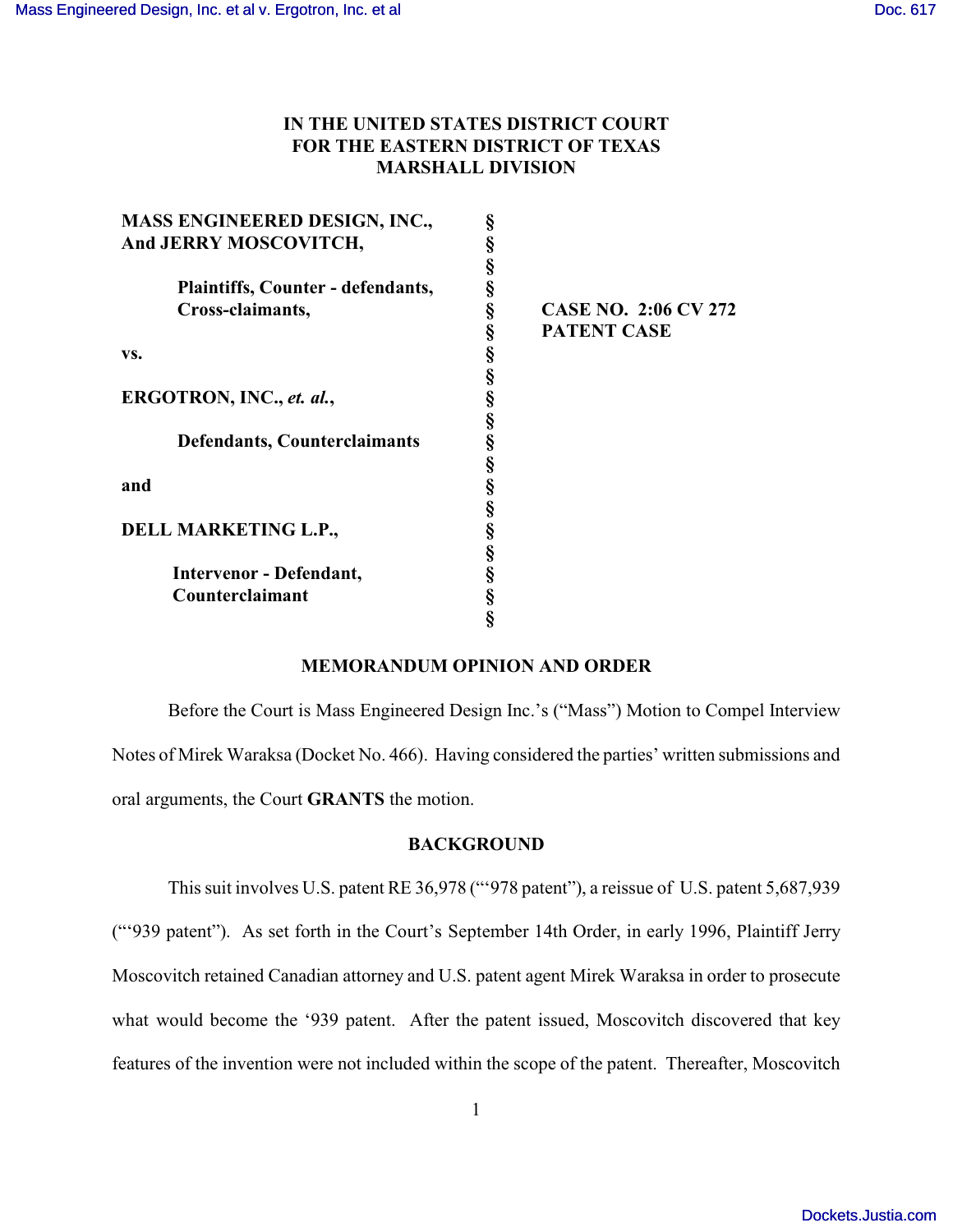retained alternative counsel, and his relationship with Waraksa degraded quickly. With the aid of his new attorneys, Moscovitch successfully prosecuted a reissue application, which eventually issued as the '978 patent on December 5, 2000. The patent was subsequently exclusively assigned to Moscovitch's company, Mass.

On July 7, 2006, Moscovitch and Mass filed a complaint against Defendants alleging various theories of patent infringement. During discovery, Defendant Ergotron sought to compel disclosure of certain confidential communications between Moscovitch and Waraksa arguing that privilege had been waived because the communications had been revealed to the U.S. Patent and Trademark Office) in connection with the reissue application. On March 19, 2008 the Court granted Ergotron's motion to compel and held that privilege was waived as to "all issues relating to claim scope believed available" up to the date of the reissue. Importantly, the Order specifically addressed Mass's concerns that manyof the communications related to possible divisional applications and not the scope of the patents that actually issued. The Order specified that "[t]he waiver does not include discussions of possible divisional patents as that goes to neither the claim scope of the '939 patent nor the '978 patent."

After the March 19th Order, Ergotron sought to depose Waraksa. Over the course of the litigation it became clear that Waraksa was hostile to Moscovitch. As a precaution, Mass and Moscovitch secured Waraksa's agreement, in October 2007, that he would not discuss his representation of Moscovitch or Mass without contacting them first. Regardless, Waraksa met numerous times with Ergotron's counsel without the presence Mass's attorneys. Waraksa and defense counsel seemed to be in continuous communication prior to Waraksa's deposition on June 9, 2008. Shortly after the deposition was noticed, Mass sent a letter to Waraksa reminding him that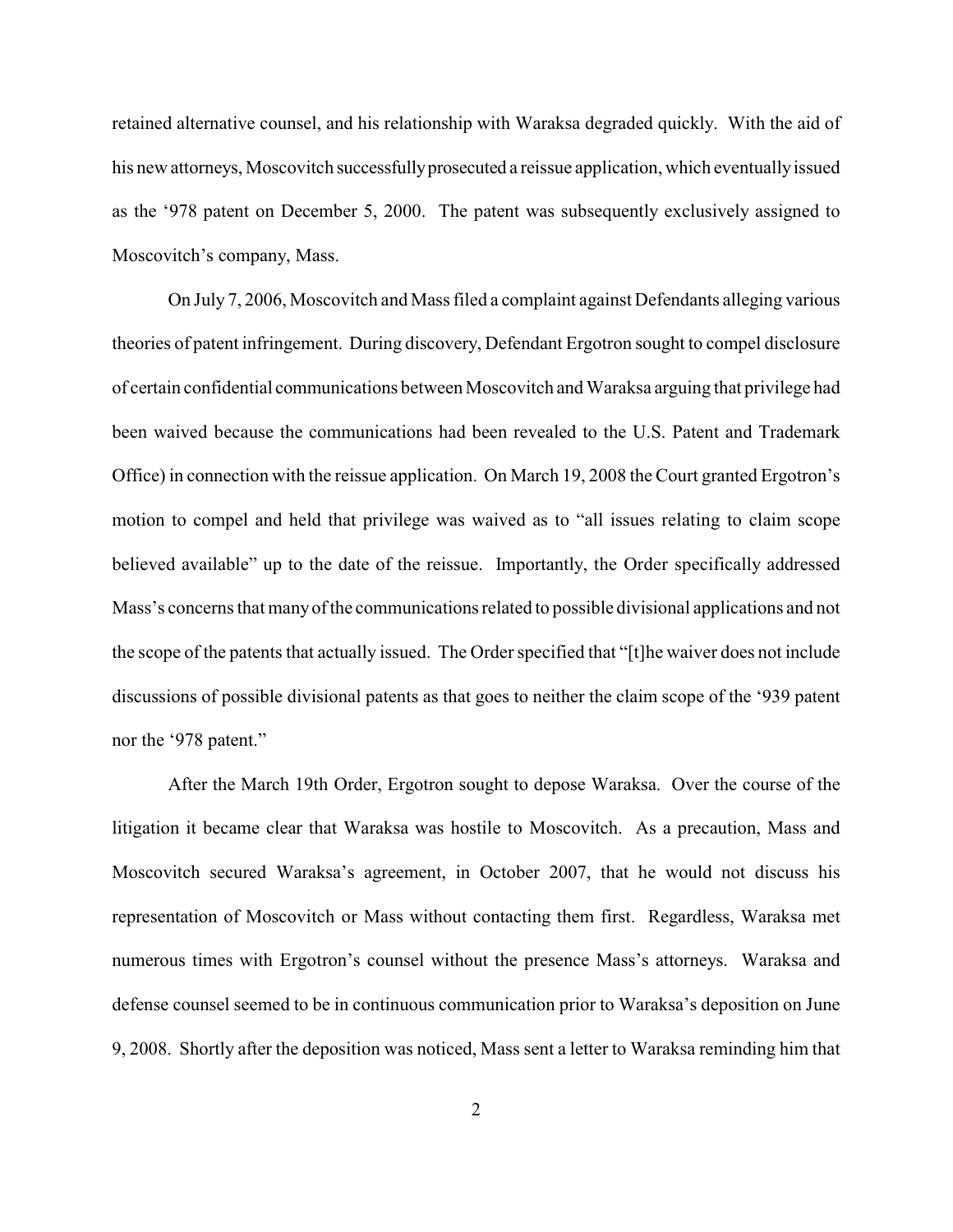communications between he and Moscovitch were privileged and he was not authorized to speak to defense counsel outside the presence of Mass's attorneys.

On April 15, 2008, three of Ergotron's attorneys met with Waraksa without Mass present. The attorneys' notes from the meeting are the subject of Mass's motion. After Plaintiffs' counsel learned of the meeting, they asked to be included in any subsequent communications with Waraksa. Ergotron's attorneys responded that they had no obligation to include Plaintiffs' counsel in any subsequent meetings because Mass's attorneys did not and could not (presumably because of his adverse relationship with Moscovitch) represent Waraksa. Plaintiffs' Motion to Compel Interview Notes Ex. 8 (Docket No. 466).

Days before Waraksa's deposition, on May 29, 2008 Mass again sent a letter to Waraksa warning him that an appearance at a U.S. deposition without express permission by his former client or an order from a Canadian court would breach his Canadian duty of attorney-client confidence. Waraksa forwarded the letter to Ergotron's attorneys. On June 4th 2008, after a conference with Ergotron, Mass informed Waraksa that he could attend a deposition but that Mass would pursue all "sanctions and remedies" if Waraksa revealed privileged information. During Waraksa's deposition Waraksa continuously attempted to speak about conversations he had with Moscovitch concerning divisional applications. Mass objected to these references, but Ergotron continued to ask questions that Waraksa answered with privileged information.

On August 15, Ergotron filed its second Motion to Compel requesting sanctions against Mass for sending the numerous letters to Waraksa and objecting continuously during Waraksa's deposition. The Court's October 14th Order denying Ergotron's motion for sanctions recognized that Mass was correct in protecting its privilege and reminded Ergotron of "its ethical duty to respect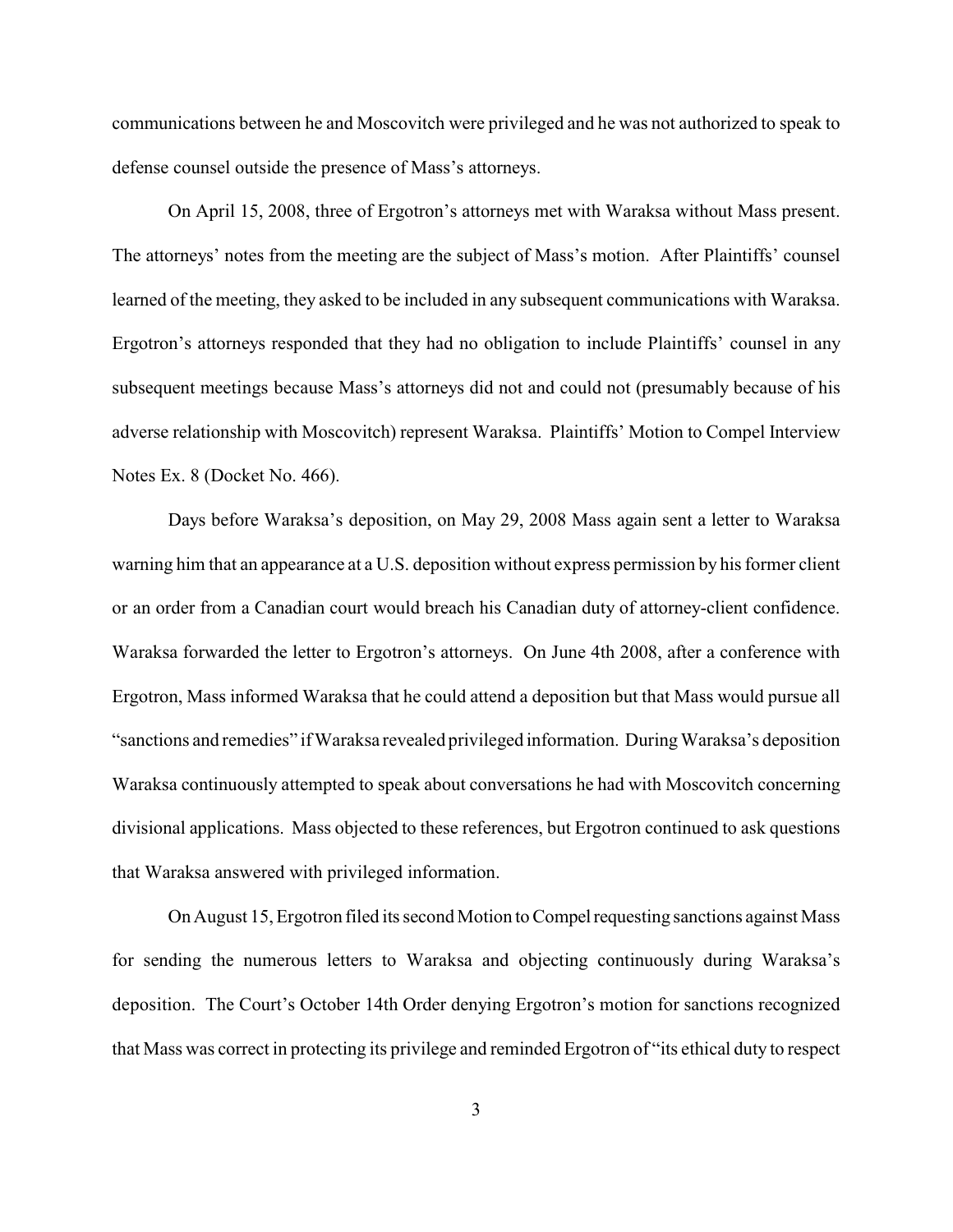the legal rights and privileges of its adversaries while conducting discovery." Memorandum Opinion and Order, Docket No. 528 at 12 (October 14, 2008). Mass now seeks to compel the production of the attorneys' interview notes taken during Ergotron's April 15, 2008 meeting with Waraksa. After the Court's *in camera* inspection of these documents and for the reasons discussed below, Mass's motion is **GRANTED**.

## **APPLICABLE LAW & ANALYSIS**

## *Work-Product Classification*

As a preliminary matter, Mass argues that the notes are discoverable work-product and are therefore discoverable in cases of "substantial need" and "undue hardship." Ergotron asserts that the notes reveal the mental impressions of its attorneys and are therefore never discoverable. The work product doctrine has been codified as Federal Rule of Civil Procedure 26(b)(3). Generally, materials prepared in anticipation of litigation by attorneys is discoverable only upon a showing of "substantial need" and "undue hardship." FED. R. CIV. PROC. 23(b)(3). However, "mental impressions, conclusions, opinions, or legal theories of an attorney" are absolutely privileged and are not discoverable. *Nguyen v. Excel Corp.*, 197 F.3d 200, 210 (5th Cir. 1999) ("'An attorney's thoughts [are] inviolate . . . .' Even though an attorney's mental impressions and opinions fall outside of the attorney-client privilege, they also 'fall[ ] outside the arena of discovery [as their disclosure would] contravene[ ] the public policy underlying the orderly prosecution and defense of legal claims.'") (quoting *Hickman v. Taylor*, 329 U.S. 495, 510 (1947)).

Notes taken by an attorney of a third-party witness has elements of both discoverable workproduct and non-discoverable work-product. The Supreme Court has held that documents prepared by an attorney from oral statements of a witness certainly require more than "substantial need" and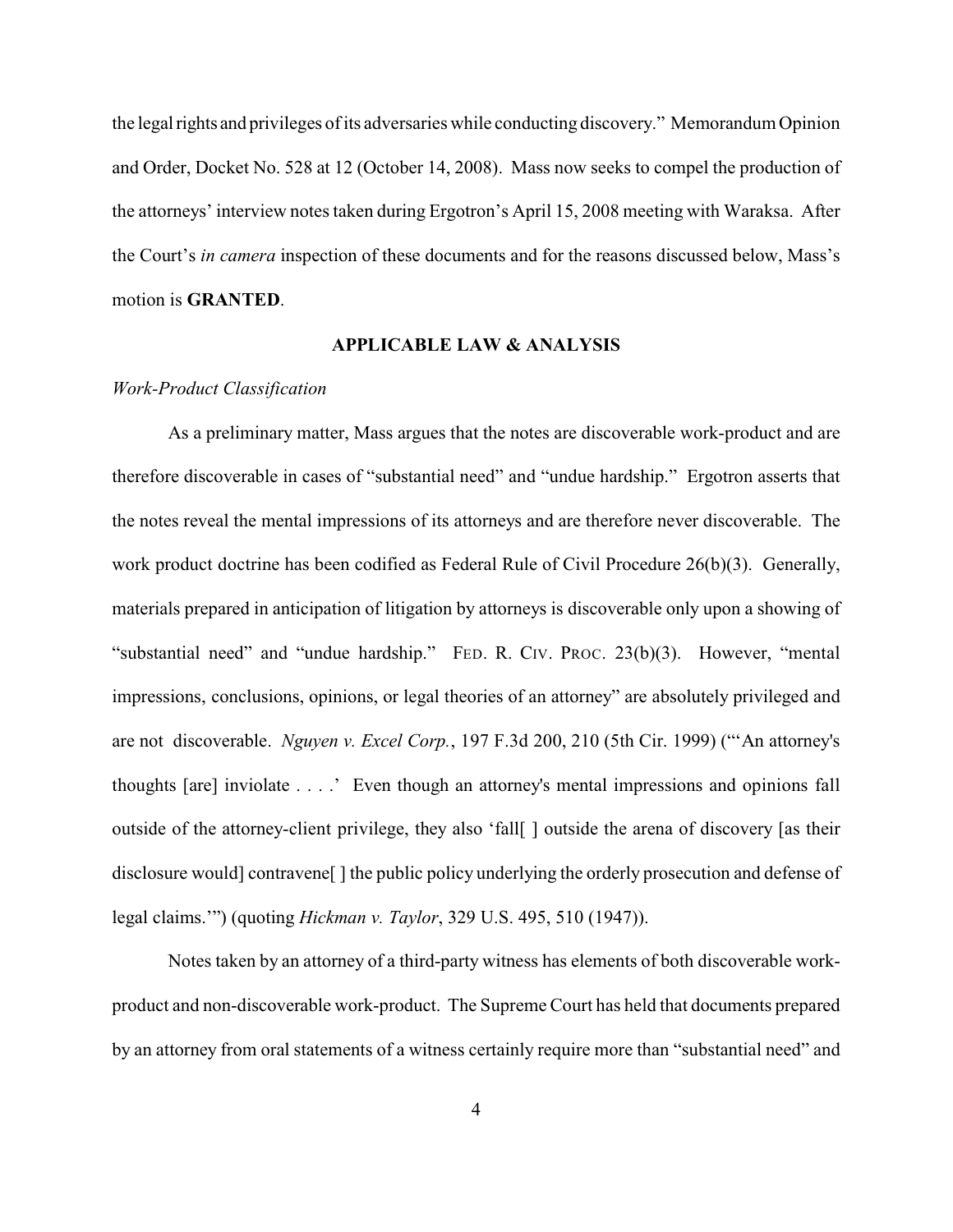"undue hardship" for production to be warranted. *Upjohn v. U.S.*, 449 U.S. 383, 401 (1981). Neither the Court in *Upjohn* nor the Fifth Circuit has addressed the particular standard required for disclosure of attorney's witness notes. *Id.*

Afterreviewing the April 15th notes *in camera*, it is clear that they are not simply a word-forword transcript of the meeting. The selection of information contained in the notes and certainly the hand-written notes commenting on Waraksa's oral statements constitute mental impressions. The notes are properly classified as non-discoverable work product. However, because of the conduct of Ergotron's counsel in dealing with Mass's former-now-adverse attorney, production of the notes is warranted as a sanction.

### *Sanctions*

Courts are given discretion under Federal Rule of Civil Procedure 37(b) and their inherent powers to impose sanctions for discovery abuse. *See, e.g., Coane v. Ferrara Pan Candy Co.*, 898 F.2d 1030, 1033 n.2 (5th Cir.1990); *Toon v. Wackenhut Corr. Corp.*, 250 F.3d 950, 952 (5th Cir. 2001). Under both Rule 37(b) and when wielding its inherent power a court must apply its sanction power in order to do justice. *B.F. Goodrich Tire Co. v. Lyster*, 328 F.2d 411, 415-16 (5th Cir. 1964) (regarding Rule 37, "In the final analysis, a court has a responsibility to do justice between man and man . . . .");*see Toon*, 250 F.3d at 952 (holding that sanctions under a court's inherent power should be imposed where there is bad faith and where the Federal Rules are inapplicable). "Rule 37 sanctions may be applied both to penalize conduct that warrants sanctions and to deter those who might be tempted to such conduct in the absence of such a deterrent." *CSI Inv. Partners II, L.P. v. Cendant Corp.*, 507 F. Supp. 2d 384, 435 (S.D.N.Y. 2007) (internal quotation marks omitted). Specifically, when ethical rules are violated, the Court has a duty to impose appropriate sanctions.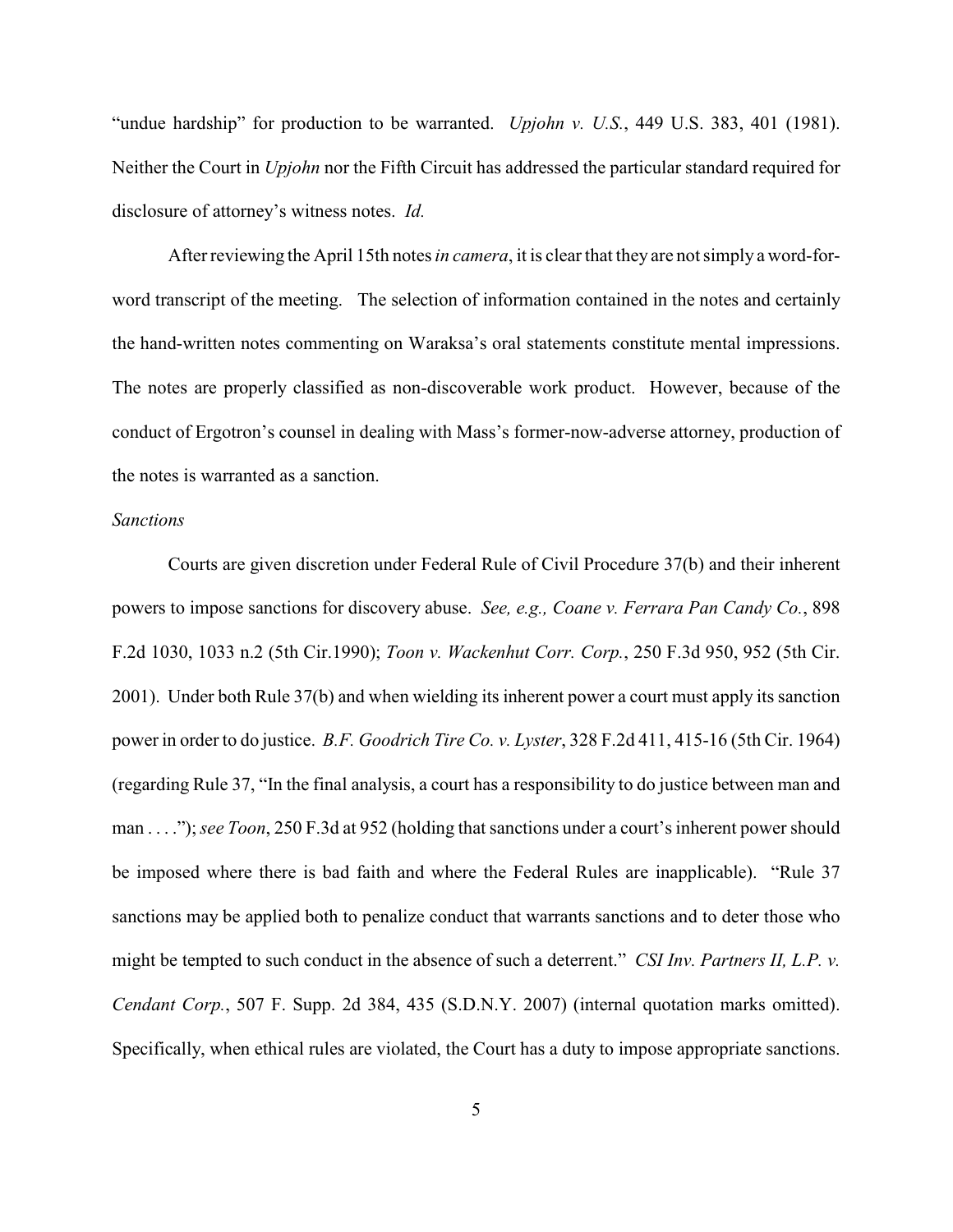*See Mylett v. Jeanne*, 910 F.2d 296, 301 (5th Cir. 1990) (characterizing defense counsel's attempt to solicit plaintiff's counsel to breach fiduciary duties toward his client as a "serious charge" and requiring the trial court to "take appropriate action"). The remedies provided for in Rule 37(b) are not exclusive, nor should they be arbitrary. *Guidry v. Cont'l Oil Co.*, 640 F.2d 523, 533 (5th Cir. 1981). In other words, when discovery abuse occurs, the Court's punishment must fit the crime. *Id.*

Before the April 15 meeting, Ergotron had ample notice that Waraksa had been Mass's Canadian attorney. In fact, Ergotron sought to depose Waraksa, at least partially, as a response to the March 19 finding that Mass had partially waived its privilege. *See* Plaintiffs' Response to Ergotron's Second Motion to Compel Ex. 11 (Docket No. 378). Ergotron's attorneys even sent Waraksa a copy of the Court's March 19 Order prior to the April 15 interview. During the hearing, Ergotron explained that this was part of their efforts to protect Mass's remaining privilege. To the contrary, Ergotron's attorneys were already aware that Waraksa had become adverse to Mass and Moscovitch and willing to speak freely concerning privileged information. It was Ergotron's counsel's duty not to solicit, either directly or indirectly, privileged information from Waraksa. This duty could not be avoided by relying on Waraksa (regardless of the fact that he was a Canadian attorney) to read and interpret the Court's Order.

The Eastern District has adopted the Texas Rules of Professional Conduct. LOCAL RULE AT-2(a). However, a district court is not bound only by the State's ethical rules and may look to national standards of professional responsibility such as the ABA Model Rules to fashion its ethical standards. *In re Am. Airlines, Inc.*, 972 F.2d 605, 610 (5th Cir. 1992). Both the Texas rules and the Model rules prohibit an attorney from ever revealing confidential information to the disadvantage of the client or to anyone else other than the client. TEX. DISCIPLINARY R. PROF'L CONDUCT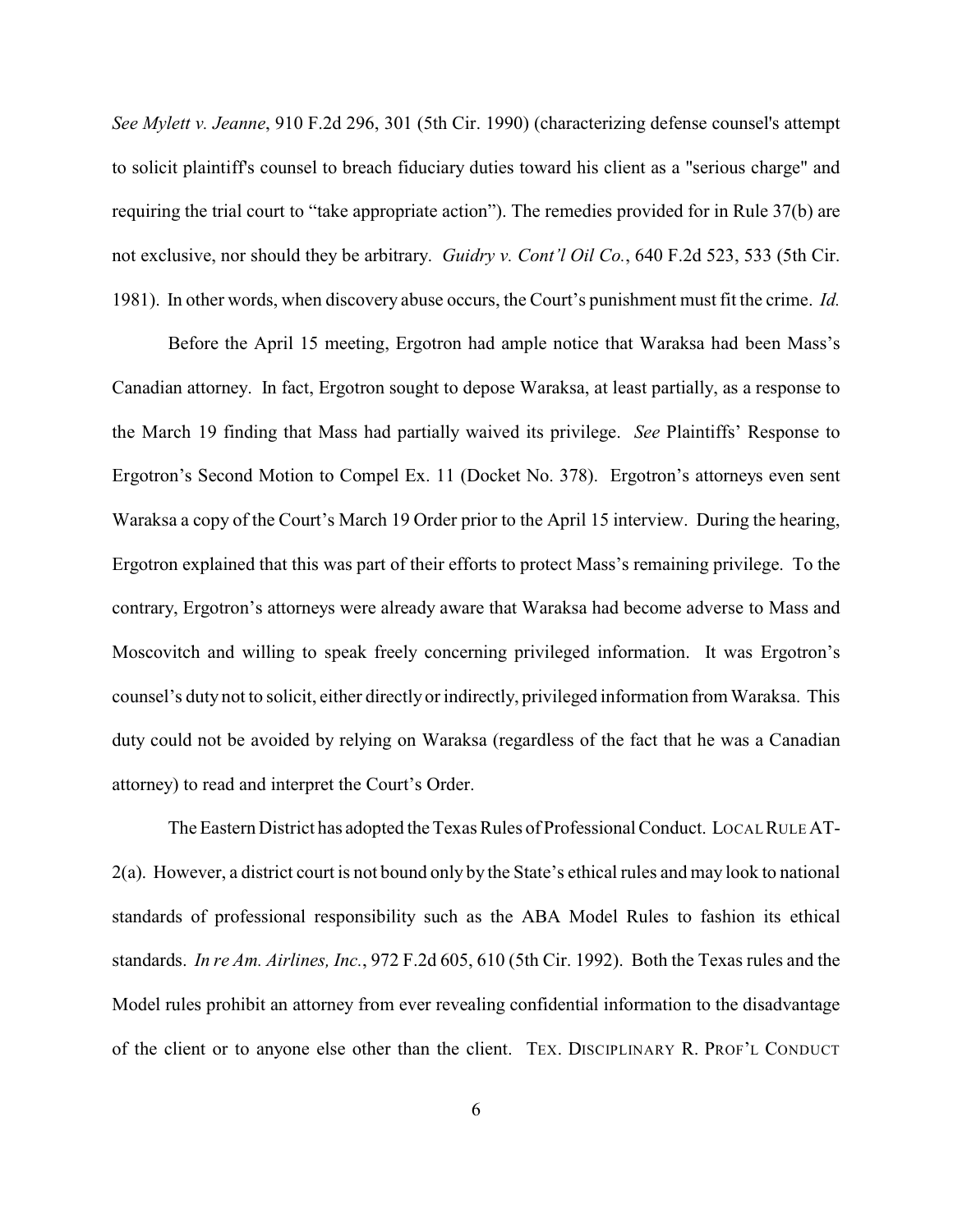1.05(b)(1)-(2); MODEL RULES OF PROF'L CONDUCT R. 1.6. Further, it is a violation of the rules to "knowingly assist or induce another" to violate the ethical rules. TEX. DISCIPLINARY R. PROF'L CONDUCT 8.04(a)(1); MODEL RULES OF PROF'L CONDUCT R. 8.4(a). Given Waraksa's adversity to Mass at the time of the interview, Mass's clear wishes to be present during interviews with Waraksa, and the fact that Waraksa's privileged communication with Moscovitch would be inextricably intermingled with the communications no longer privileged, Ergotron's April 15 interview was conducted, at least, with reckless disregard to Mass's privilege.<sup>1</sup>

While the attorneys' notes from the April 15 meeting with Waraksa are incomplete, jumbled, and perhaps open to interpretation, the notes clearly indicate that some privileged information was discussed. There are multiple references to "divisional" applications as well as a "ball and socket" feature expressly excluded from the Court's March 19 finding of waiver. However, because of the fragmentary nature of the notes, it is impossible for the Court to establish the true extent that Mass's privileged material was revealed. For this reason, and because of the poor judgment exercised by Ergotron's attorneys in eliciting this material, Ergotron is required to produce the notes in their entirety.

#### **CONCLUSION**

For the aforementioned reasons the Court**GRANTS** Mass's Motion to Compel and Ergotron is **ORDERED** to immediately produce the attorney interview notes taken during the April 15, 2008 meeting with Mirek Waraksa.

 $1$  While Ergotron's counsel used extremely poor judgment in deciding to interview Waraksa without the presence of Mass, the record is too incomplete to make a conclusive finding of bad faith. The remedy provided for herein gives little advantage to either Plaintiff or Defendant on the merits of the case. The April 15 notes appear to have little relevance to any central issues in the case, and to the extent they are relevant their admissibility will be dealt with at the time of trial. Given the consistently contentious nature of this suit, the Court cautions both sides to tread with care.